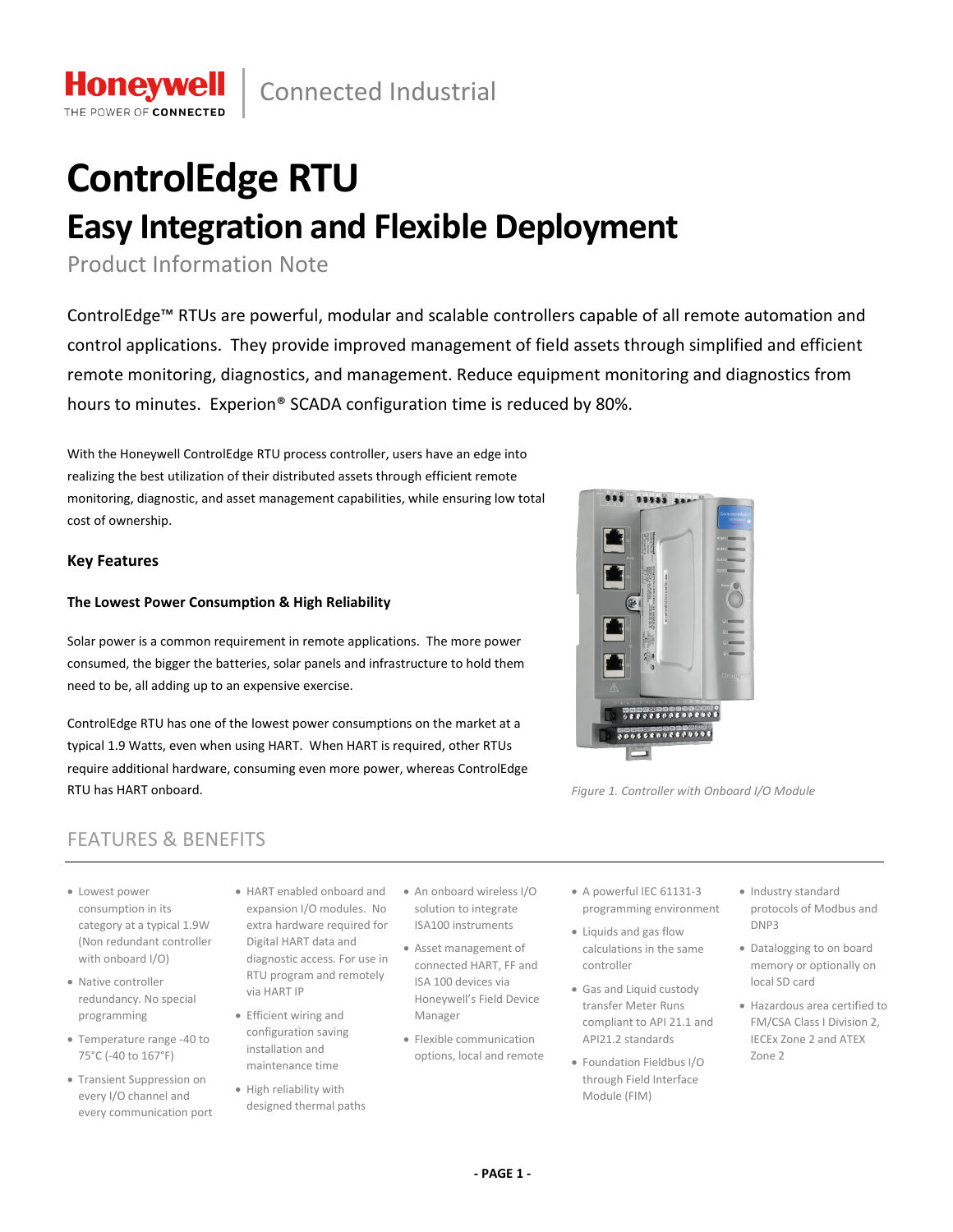The follow-on effect of consuming less power is that there is less heat produced. This, coupled with an aluminium body and designed thermal paths, means ControlEdge RTU has less component stress which equates to higher reliability. Even in tropical and desert environments, either minimal or no cooling is required.



**Endures Tough Environments**

ControlEdge RTU has been designed to withstand the toughest environments, with an operating temperature range of -40 to 75°C in humidity of 5% to 95%. Most other RTUs only go up to 70°C. ControlEdge RTU has conformal coating to G3 and is hazardous area certified to FM/CSA Class I Division 2, IECEx Zone 2, and ATEX Zone 2.



RTUs are typically placed next to metal infrastructure such as pipelines, so to reduce risk of transient surges, every I/O channel and every communication port on ControlEdge RTU has transient suppression.

# **High Performance Controller**

With modern processors, ControlEdge RTU has the power for today's applications and spare reserve to meet tomorrow's needs. ControlEdge RTU comes in two forms: Non-redundant controller with onboard I/O module and redundant controller. Both support expansion I/O modules.

## **Native Controller Redundancy**

Honeywell's redundancy is ready to go. There is no need to program any differently from a non-redundant controller. ControlEdge RTU takes away the

complexity. No additional infrastructure is required to synchronize the data between CPMs and to connect with I/O modules.



Figure 2. Redundant controller with two expansion I/O modules

# **Inputs / Outputs**

# **HART Enabled I/O Modules**

ControlEdge RTU supports onboard and expansion I/O modules.

28 Channel Mixed I/O Module:

| <b>Channel type</b>    | Quantity |
|------------------------|----------|
| Analog Inputs          | 8        |
| <b>Analog Outputs</b>  | 2        |
| Digital Inputs         | 10       |
| <b>Digital Outputs</b> | 6        |
| Pulse Inputs           | 2        |

By having built-in HART, ControlEdge RTU has no requirement for separate expensive and power consuming HART I/O modules or third party components.

## **Foundation FieldBus I/O**

ControlEdge RTU supports Foundation Fieldbus I/O through Experion's robust field interface module.

## **Wireless I/O**

By connecting a Field Device Access Point (FDAP), ControlEdge RTU provides an onboard Wireless I/O solution for ISA100 devices. These wireless devices appear as native I/O. They are programmed and managed with the same configuration tool, ControlEdge Builder. You benefit from the same smart device capabilities as wired smart devices. Wireless I/O is effective when traditional wiring is expensive, difficult or at risk of damage.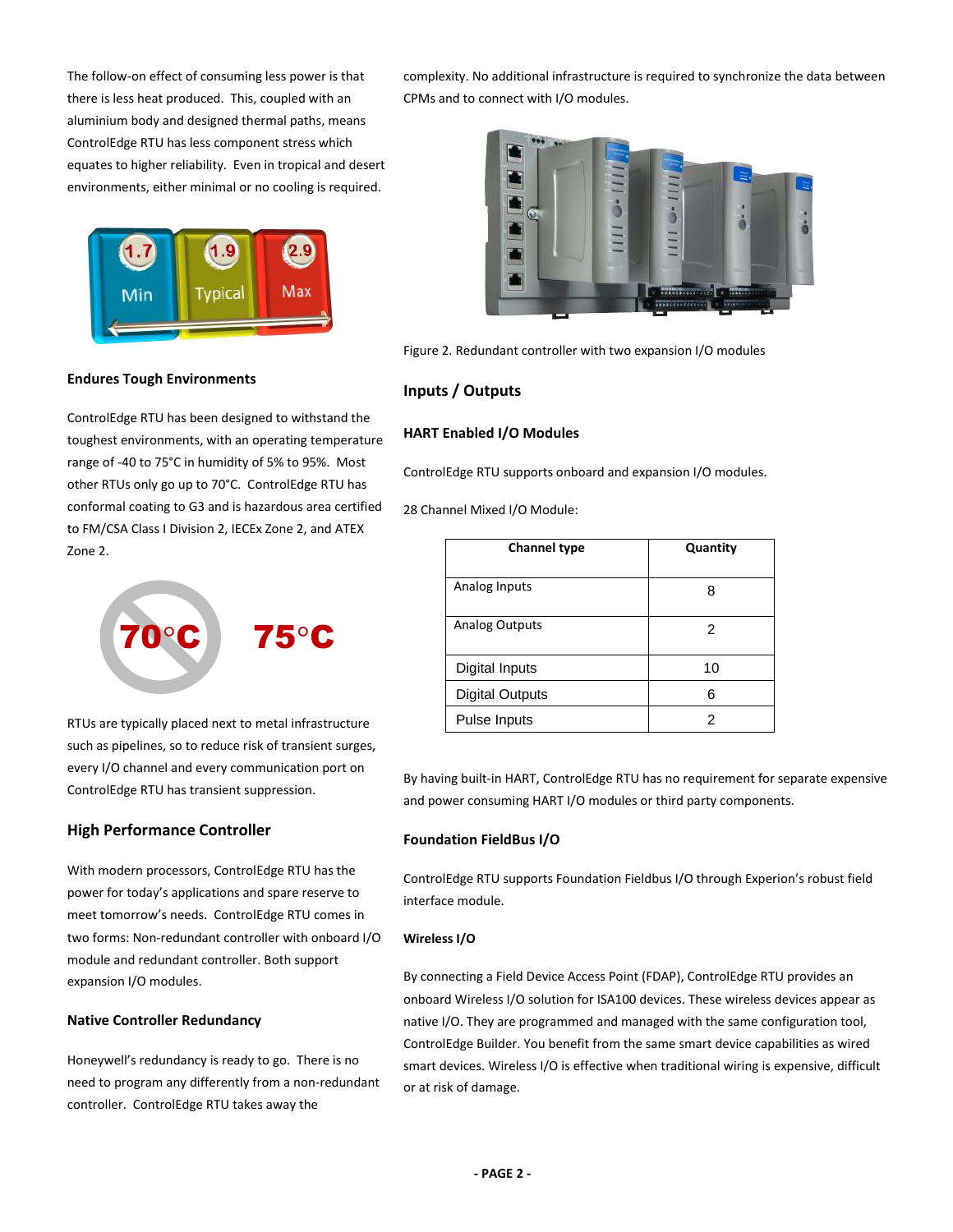#### **The Value of Smart Data: HART, FF, & Wireless Devices**

Distributed operations can require crews of field operators that travel each day over long distances and dangerous terrain. ControlEdge RTU can help bring that requirement to an end. It is not only a large operating expense, but is also unsafe and that is just the trip to site. The traditional RTU strengths of data logging and good sub-system communications with local devices, alongside smart device integration with HART, Foundation Fieldbus or Wireless I/O, is enabling better fault modeling, both direct on the RTUs and at central locations. This means that each Field Operator is much more productive and can manage more remote sites than without the implementation of ControlEdge RTU.



Figure 3. HART data accessed by RTU, Experion & FDM

In Figure 3, we show ControlEdge RTU accessing both the HART device's digitally accurate secondary variable and its diagnostic data. After receiving a common alarm from the RTU, the operator might go to a dynamically scanned detail page to diagnose the fault further or optionally use Honeywell's Field Device Manager to connect through to the HART device using HART IP. Wireless devices provide a similar experience and can also be managed by Field Device Manager.

For more information on smart device management, refer to the Field Device Manager (FDM) Product Information Note.

#### **Efficient Wiring and Assembly**

Wiring built-in terminals can be a frustrating and error prone exercise for an installer. To combat this, ControlEdge RTU comes with removable field terminals allowing the installer to hold the terminals in their hand for wiring even with gloves on. In addition, the terminals are printed with the I/O type and number giving the installer positive identification of the terminal against the ferrule label. Combined, this saves upfront installation cost and reduces wiring errors.



Figure 4. Positive identification on removable terminals



Figure 5. RTU Processor ease of removal from IOTA

# **Flexible Communications**

#### **Standard Protocols**

Two features that really differentiate RTUs from PLCs are their communications capability and with that, data logging and history backfill. RTUs need to efficiently manage unreliable, low bandwidth networks. They need to communicate as a slave device to a remote SCADA system, sometimes over a redundant link on two different mediums; but also as a master to local subsystems like gas chromatographs and smart drives. In a "store and forward" type strategy, if communications to SCADA are interrupted, then the RTU needs to buffer data. On restoration of communication, history is backfilled to SCADA.

ControlEdge RTU covers all the scenarios by supporting SCADA protocols such as Modbus and DNP3 over:

- Two Ethernet ports
- Two RS-232 serial ports
- Two RS-485 serial ports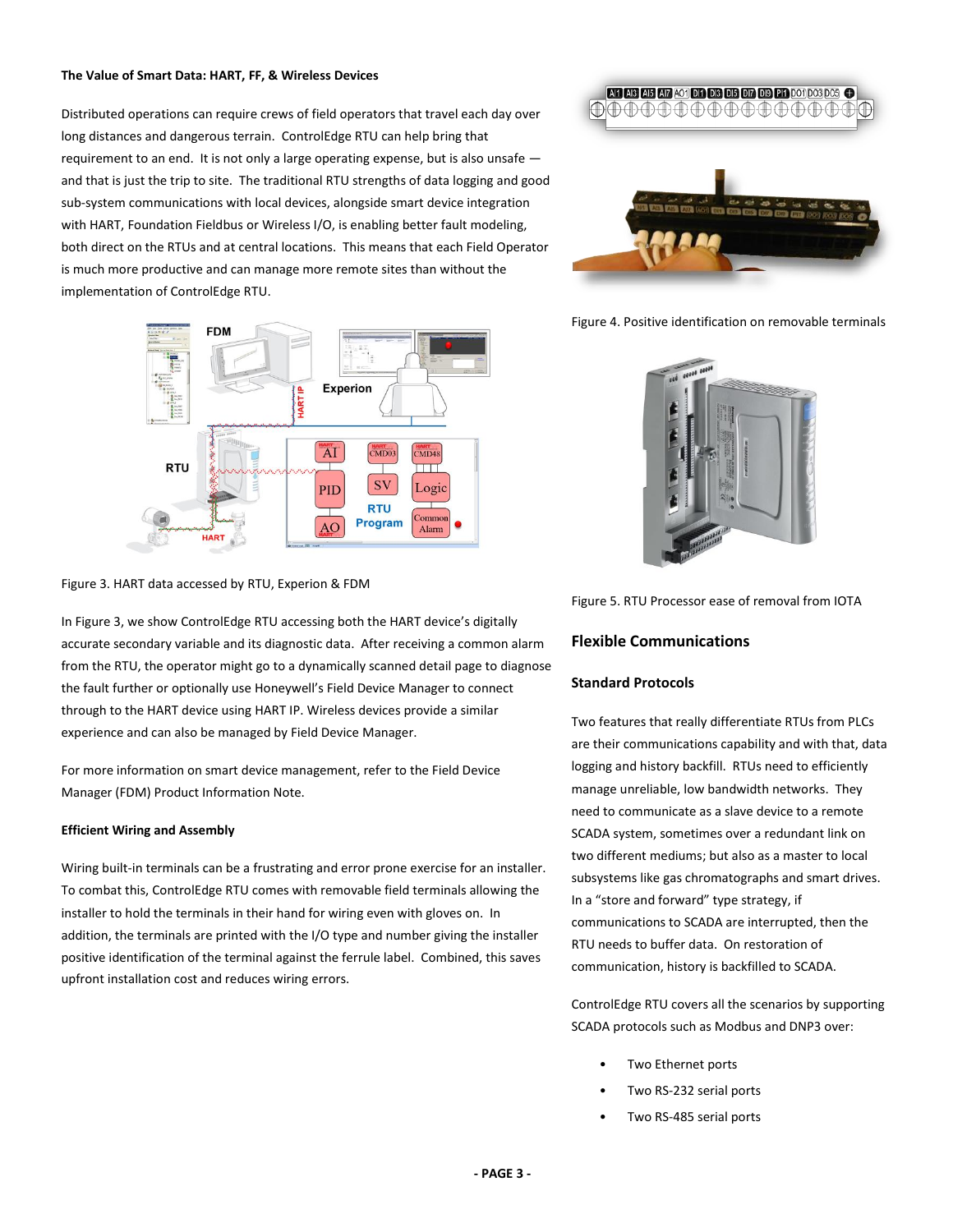With DNP3, history recovery back to Experion is natively supported. To allow this backfill to be 'tuned' to the available network bandwidth, analog input deadbands can be adjusted remotely from Experion.

# **On-board Applications**

# **Robust Data Logging Ensures Data Availability**

ControlEdge RTU has data logging capabilities to record values to data files in flash memory or the onboard SD card, (optional), supporting up to 32GB of data. This ensures important data is never lost and is available for future analysis. The data files can be retrieved remotely through ControlEdge Builder or a utility and then displayed or imported by many Windows applications. ControlEdge RTU can log data continuously at a pre-defined interval, or data logging can be event-triggered.

# **Meter Runs turn your RTU into a Flow Computer / EFM**

ControlEdge RTU Meter Run option provides an API21.1 and API21.2 compliant gas and liquid custody transfer solution. Meter Runs work alongside the rest of the RTU control program and are easily configured with a 5 step wizard. Data logs and audit trails can be imported by Experion for use in gas management systems. They are also available through Enron Modbus protocol.



Figure 6. RTU Builder, an IEC 61131-3 Environment

# **ControlEdge Builder ― An Integrated Configuration Environment**

ControlEdge Builder is the configuration tool to design, configure, program and maintain your ControlEdge RTU or ControlEdge PLC. ControlEdge Builder is fully compliant to IEC 61131-3 supporting all five programming languages.

- Ladder Diagram (LD)
- Function Block Diagram (FBD)
- Structured Text (ST)
- Instruction List (IL)
- Sequential Function Chart (SFC)

In addition to the basic function blocks that come with an IEC 61131-3 environment, ControlEdge Builder includes Honeywell designed function blocks derived from our extensive industry experience and family of market leading automation controllers. Function blocks include PID, Device Control, Auto Manual, Fan Out, Ratio Control, Position Proportional, Totalizer and AGA/API/IEC gas and liquids calculations, just to name just a few. There are also ControlEdge RTU specific function blocks such as HART Command 3, 'read dynamic variables' and HART Command 48, 'read diagnostics status'.

ControlEdge Builder is designed to connect locally or remotely to the RTUs using TCP/IP. Personnel can program on site or from a remote central location to save time and mitigate the need for site works.

## **Remote Firmware Upgrades**

Being able to remotely upgrade RTU and wireless device firmware is very important when there are hundreds of RTUs geographically distributed. To account for low bandwidth, unreliable networks, remote firmware upgrading from ControlEdge Builder is a two-step process ensuring uptime of the RTU and reliability of the result.

## **Remote Diagnosis**

Just as important as being able to remotely program and upgrade ControlEdge RTU is being able to remotely diagnose the health of the RTU. ControlEdge Builder provides a high definition analysis of the health scenario, leading to fewer site visits.

# **Experion and ControlEdge RTU**

Through use of open protocols, ControlEdge RTU is designed to work with any SCADA system. When combined with Experion SCADA, it is the perfect solution. With support for up to 5,000 RTUs per server and further server based expansion through the patented Distributed System Architecture (DSA™), Experion is a highly scalable system with the highest level of reliability, safety and security.

## **Faster, Less Error Prone SCADA Configuration & Maintenance**

ControlEdge RTU integration in Experion SCADA reduces the time to configure and maintain the combined solution by 80%.

- Automatic SCADA point configuration and maintenance based on RTU program
- Standard System Status Displays & Alarms for ControlEdge RTU hardware
- Meter templates aligned to ControlEdge RTU Meter Runs